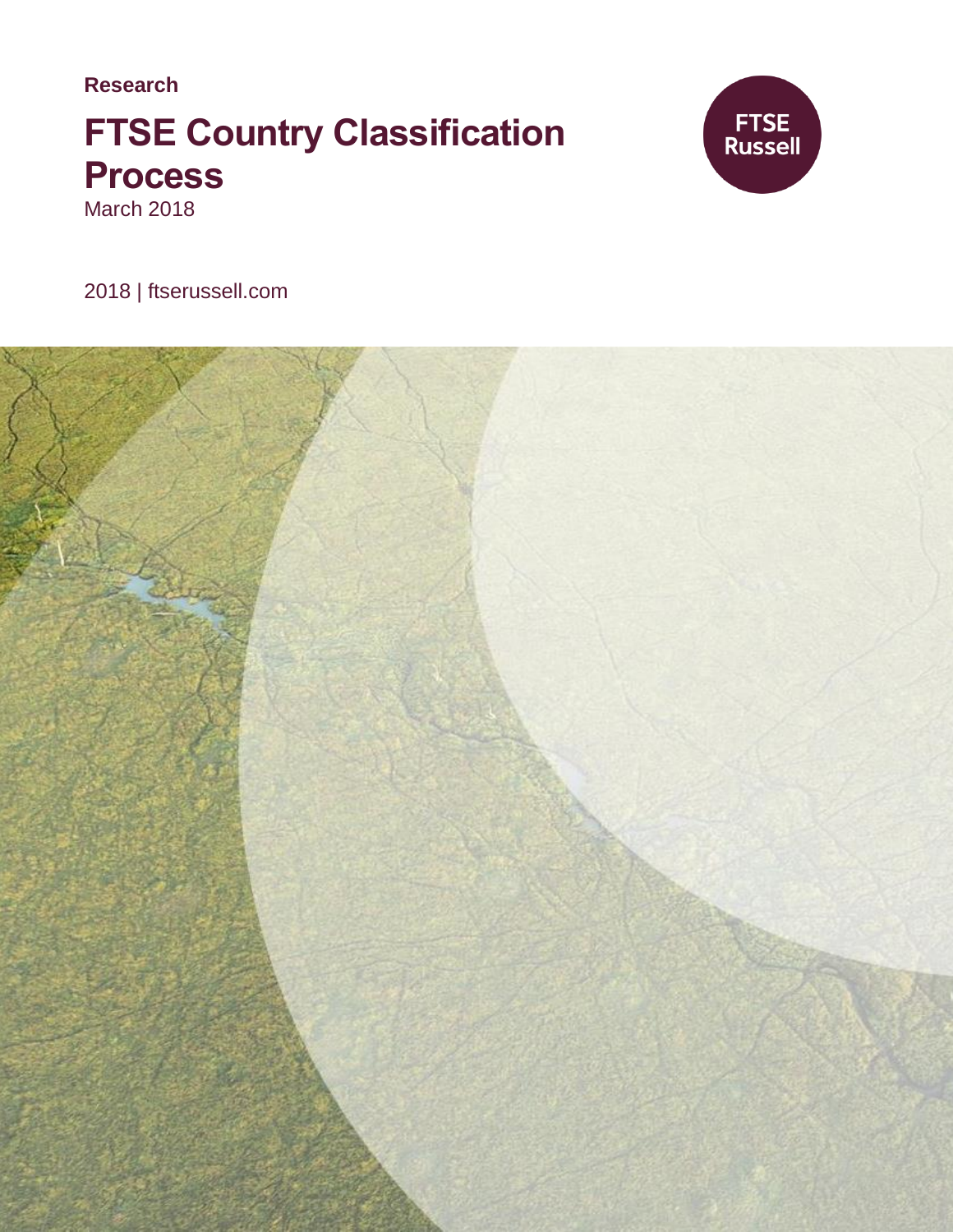### **Introduction**

This paper describes the FTSE country classification process which is designed to be transparent and evidence-driven. External advisory committees ensure that the criteria used to determine country classification meet the needs of global investors and are judged objectively. Consistent with the Principles for Financial Benchmarks published by IOSCO in 2013, the operation of the country classification process is overseen by FTSE Russell's strong internal governance structure.

By classifying countries according to objective criteria, and engaging with stock exchanges, regulators and central banks in those countries where the market is being considered for potential promotion or demotion, the process provides portfolio managers and asset allocators with a clear view of expected future index evolution.

## **History**

The FTSE Global Equity Index Series (GEIS) had its genesis in 1987 with the creation of the FT-Actuaries World Index. As the name suggests, the index was a collaborative venture between the Financial Times and the Institute and Faculty of Actuaries; the other founding partners were the investment bank Goldman Sachs and broker Wood Mackenzie and Co. At inception the index covered 23 countries and there was no distinction between developed and emerging markets.

In 1995, Wood Mackenzie sold its stake to Standard and Poor's, giving rise to the FT/S&P Actuaries World Index, and in 1997 when FTSE took over the calculation the index was renamed as the FTSE/S&P- Actuaries World index. FTSE, which had been formed as a joint venture between the London Stock Exchange and the Financial Times in 1995, bought out the other partners in 1999 and the index was renamed as the FTSE World Index.

Country and capitalization coverage were expanded further with the incorporation of the Barings Emerging Market Index in 2000. This added 20 countries and extended coverage to 90% of global equity markets. At the time of this expansion, the opportunity was taken to classify the countries in the existing World Index into "Developed" and "Advanced Emerging" markets. The additional countries from the Barings index were classified as "Emerging" markets and their combination with the World Index was termed the All-World Index. A fourth grouping, "Frontier" markets, was introduced in 2008 to capture those markets not yet sufficiently evolved to be categorized as Emerging. As of March 2018, the FTSE All-World index includes 47 countries with a further 29 countries classified as Frontier markets.

## **Classification Schemes**

Early distinctions between developed and emerging markets were somewhat arbitrary and tended to focus on the relative wealth of countries as the distinguishing measure together with subjective judgements about the quality of the market. This lack of transparency made it hard for investors to gauge the likelihood of countries moving between categories, and did not foster the spirit of engagement that would encourage countries to adopt global best practice in pursuit of promotion. The expansion of the GEIS prompted FTSE to launch a client consultation in 2003 which proposed a structured framework for classifying markets that would be consistent with FTSE's philosophy of rules-based, objective indexes. As well as consideration of country per capita income, the proposal set out other guiding principles for market classification. These were:

 Quality of Market – the quality of regulation, the dealing landscape, custody and settlement procedures, and the presence of a derivatives market would all be taken into account;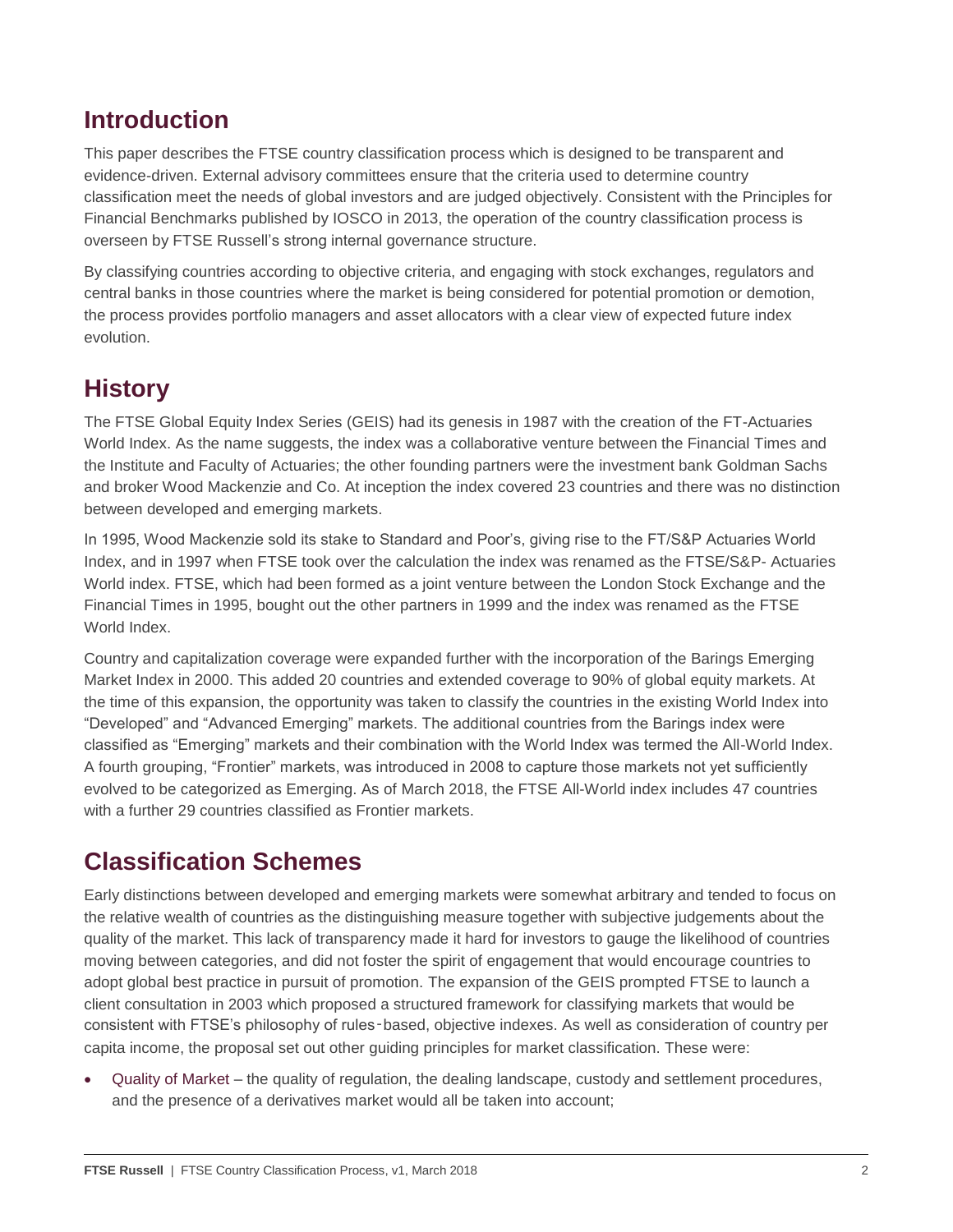- Materiality a country needed to be of material size to warrant inclusion in a global benchmark;
- Consistency and Predictability a pathway to classification changes would be set out by announcing a "Watch List" of countries that were being considered for promotion and demotion as well as the criteria by which countries would be judged;
- Cost Limitation the cost of implementing a change would be taken into account when assessing a market for promotion or demotion;
- Stability a phased approach would be taken to the introduction of new countries; a new country would only join as an emerging market; and promotion would only occur in response to permanent changes in market status and global acceptance; and
- Market Access international investors should be able to invest and withdraw funds in a timely and secure manner at reasonable cost.

The results of the consultation were published in November 2003. These showed very strong support for the inclusion of Quality of Markets criteria along the lines summarized above. The majority of respondents were also in favor of the other principles. On the basis of the support received, FTSE moved ahead with implementing this country classification scheme in 2004.

## **The FTSE Country Classification Process**

Following the 2003 client consultation, FTSE put in place a formal process for assessing markets. This process had the following elements:

- A Quality of Markets matrix against which markets could be objectively judged and compared.
- A questionnaire with which to engage stock exchanges and regulatory authorities, the responses to which would help form the basis of the initial Quality of Markets assessment and subsequent upgrades.
- A new FTSE Russell Country Classification Advisory Committee reporting to the FTSE Russell Policy Advisory Board that would undertake objective assessments of markets against the Quality of Markets criteria.
- A Watch List consisting of those countries that are judged to meet, or to be close to meeting, the Quality of Markets criteria for promotion or demotion that would act as a staging post for subsequent country classification changes.
- A policy of engagement with markets that were placed on the Watch List to help them understand what steps would need to be taken to improve their current assessments to make them eligible for promotion (or to prevent their demotion).
- An annual schedule for determining country classification and Watch List changes culminating in country classification and Watch List changes being announced in September.
- A defined communication and implementation timetable to allow portfolio managers to make the necessary preparations for changes to classifications.

Further details regarding these elements are provided below.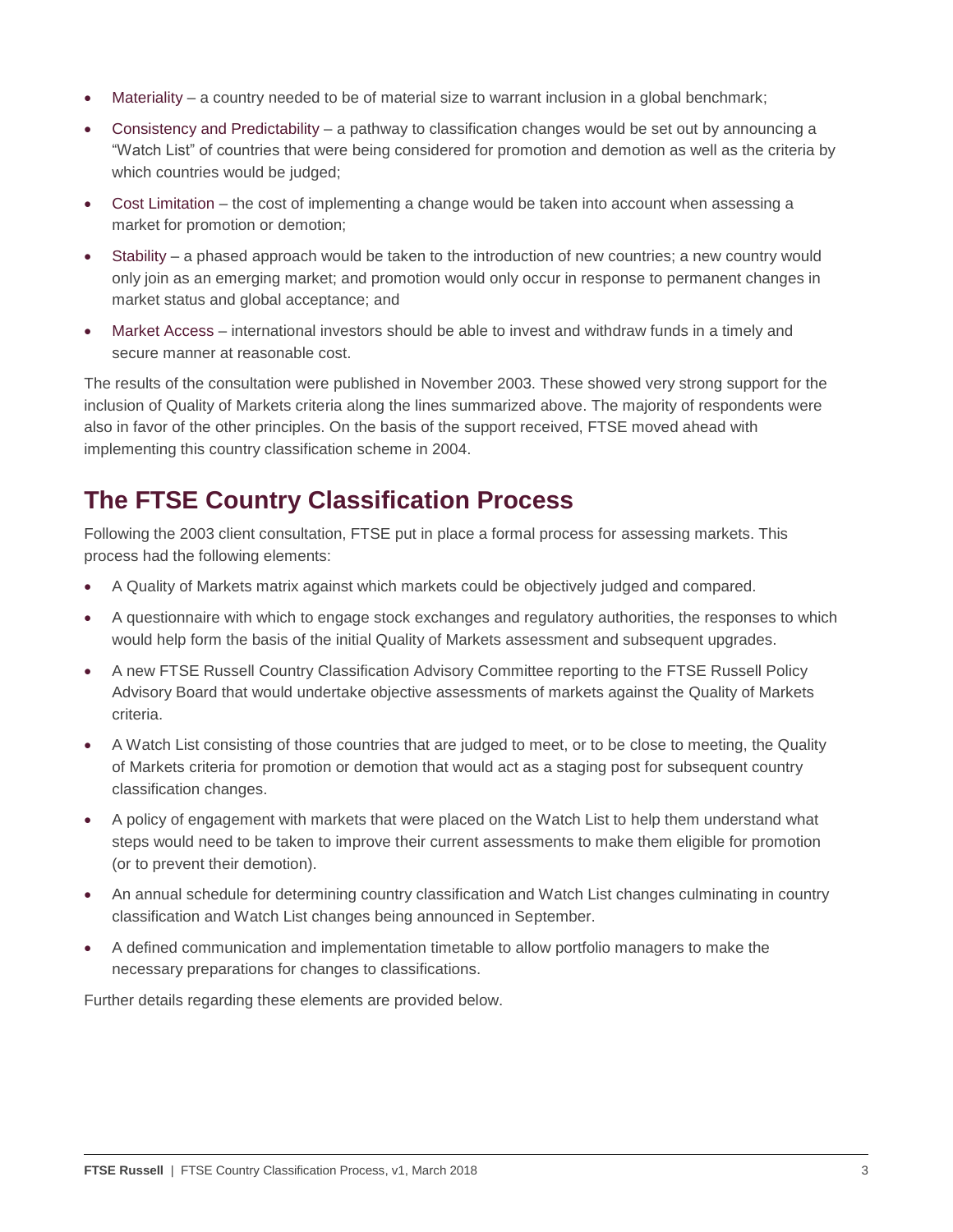### **Quality of Markets Matrix**

The Quality of Markets Matrix is central to the above process. An example of the Quality of Markets matrix for the Emerging Europe region is provided in Appendix 1. For example, the Czech Republic, Greece, Hungary and Turkey are currently classified as Advanced Emerging markets, and Russia as a Secondary Emerging market. The matrix also includes information on the Gross National Product per capita as calculated by the World Bank; this was one of the original mechanisms used to help distinguish between the different classifications. The country's credit rating is a more recent addition to the criteria.

The rest of the matrix is divided into four sections: Dealing Landscape and Brokers, Custody and Settlement, Regulation, and Derivatives. Each section is further broken down into those factors that are considered essential ingredients for each classification. Markets are scored as "Pass", "Restricted" (partial failure) or "Not Met" on each of these factors. Developed markets should not fail on any category, although a very small number of Restricted scores may be accepted. Advanced Emerging markets have to pass fewer categories, and Secondary Emerging and Frontier markets fewer still. Appendix 2 shows the relevant categories for each classification.

### **Questionnaire**

In the case of countries that have not previously been evaluated, or countries where a re-assessment is considered timely, a questionnaire is sent to country contacts, usually at the stock exchange, inviting responses on the criteria covered by the Quality of Markets matrix. The questionnaire breaks each criterion into its essential details and requests information on these aspects so as to facilitate a reasoned determination of the country's score.

### **The FTSE Russell Country Classification Advisory Committee**

The FTSE Russell Country Classification Advisory Committee is formed of market practitioners with technical expertise in trading, portfolio management, and custody who are able to provide first hand experience of each of these areas. Each country's scores on the Quality of Markets matrix are kept under review and proposals for changes to scores are debated at the meetings of the FTSE Russell Country Classification Advisory Committee. Any changes to the scores recommended by the Committee are duly minuted and changes to country scores are formally communicated by FTSE Russell to the relevant authorities each year in March and September.

The FTSE Russell Country Classification Advisory Committee also reviews the responses received to the engagement questionnaire. In many cases the Committee will ask for further research to be undertaken, or will themselves check with colleagues as to whether a response is confirmed by their practical experience of market conditions, before finally deciding on a country's scores on the Quality of Markets criteria.

## **The FTSE Russell Policy Advisory Board**

The FTSE Russell Policy Advisory Board is the most senior of FTSE Russell's external advisory committees and draws its membership from senior personnel at investment management companies, investment consultants and asset owners. For the country classification process, the FTSE Russell Policy Advisory Board provides the important role of ensuring in the final analysis that proposals for classification changes initiated by reference to the requisite number of criteria being judged to exceed the requirements for country promotion, or failing to meet the requirements to prevent country demotion, are consistent with the perceptions of seasoned investors at that time.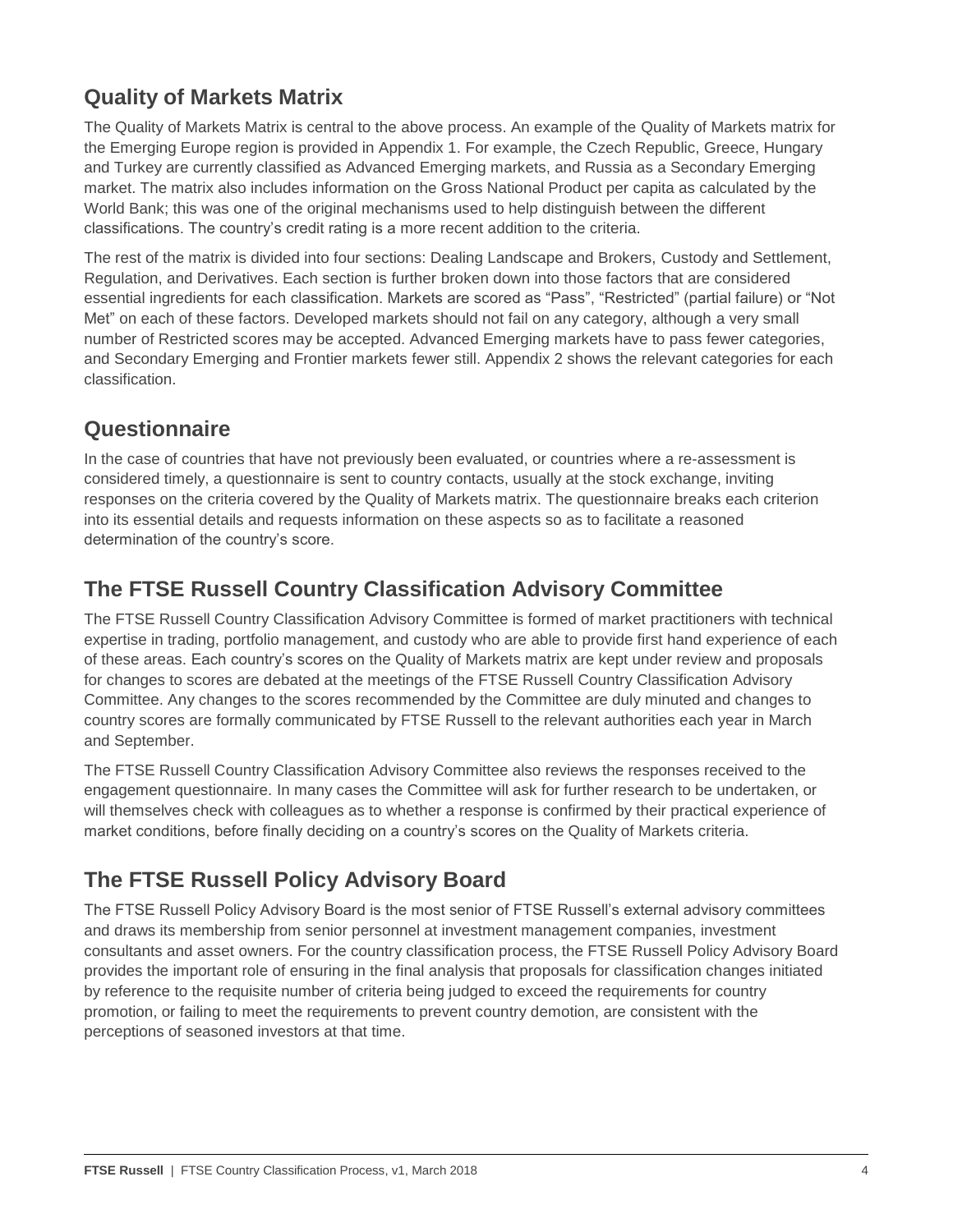### **The Watch List**

To enable investors to plan for potential classification changes, FTSE Russell operates a Watch List of those countries with scores on the Quality of Markets matrix that have been judged to have met, or are becoming close to meeting, the technical criteria required for reclassification. The Watch List also includes those countries with scores that have been judged to have fallen below those required to maintain the countries' current classifications and are being considered for demotion.

Absent any extraordinary circumstances, a country must stay on the Watch List for at least one year, and may potentially remain there for several years, before it is considered ready for reclassification. This is consistent with the principles set out earlier that countries should only change classification infrequently, when the appropriate standards have been confirmed for a period of time, and that investors should be forewarned of the prospect. A seasoning period on the Watch List thus allows investors to become comfortable that the technical criteria assessed through the Quality of Markets framework are indeed being met in practice.

Implementation of classification changes is ordinarily timed to coincide with one of the semi-annual reviews for FTSE GEIS or the annual review of the FTSE Frontier Index. Absent any extraordinary circumstances, a minimum notice period of one year is provided to allow investors and asset owners adequate time to prepare.

### **Engagement**

To encourage those markets on the Watch List to adapt their procedures to meet international best practice, FTSE Russell actively engages with the appropriate authorities of those countries that have been added to the Watch List with a view to helping them understand the standards required for their future promotion, or to prevent their future demotion.

### **Country Level Indexes**

In order for a country to be classified as Developed, Advanced Emerging or Secondary Emerging, it must meet the required criteria for those categories as set out in the FTSE Quality of Markets matrix and also have a minimum of three securities which meet the FTSE Global Equity Index Series eligibility thresholds.

Country level indexes for markets classified as Developed, Advanced Emerging or Secondary Emerging will be calculated until the number of eligible securities decreases to zero. At this point, the country will be added to the FTSE Watch List for possible reclassification to Frontier market status. Thus, it is possible that a country level index for a Developed, Advanced Emerging or Secondary Emerging market may exist with zero securities while the country awaits a possible reclassification to Frontier market status. Notification of the reclassification of a country to Frontier status under such circumstances would be published in the March interim update or in the September annual announcement.

Classification as a Frontier market, does not require the country to meet the eligibility requirements for the creation of a country level index.

### **Annual Schedule**

The FTSE country classification process operates to an annual schedule starting in January and finishing in September. The process starts with in-depth assessments of those markets on the Watch List as agreed in the previous September, and those countries highlighted for possible addition to the Watch List in the next September.

Between January and September, the Quality of Markets scores for current and potential Watch List countries are reviewed by the FTSE Russell Country Classification Advisory Committee. Throughout this period, evidence of improvements or deterioration in a country's scores is actively sought through engagement with the appropriate authorities of the country concerned.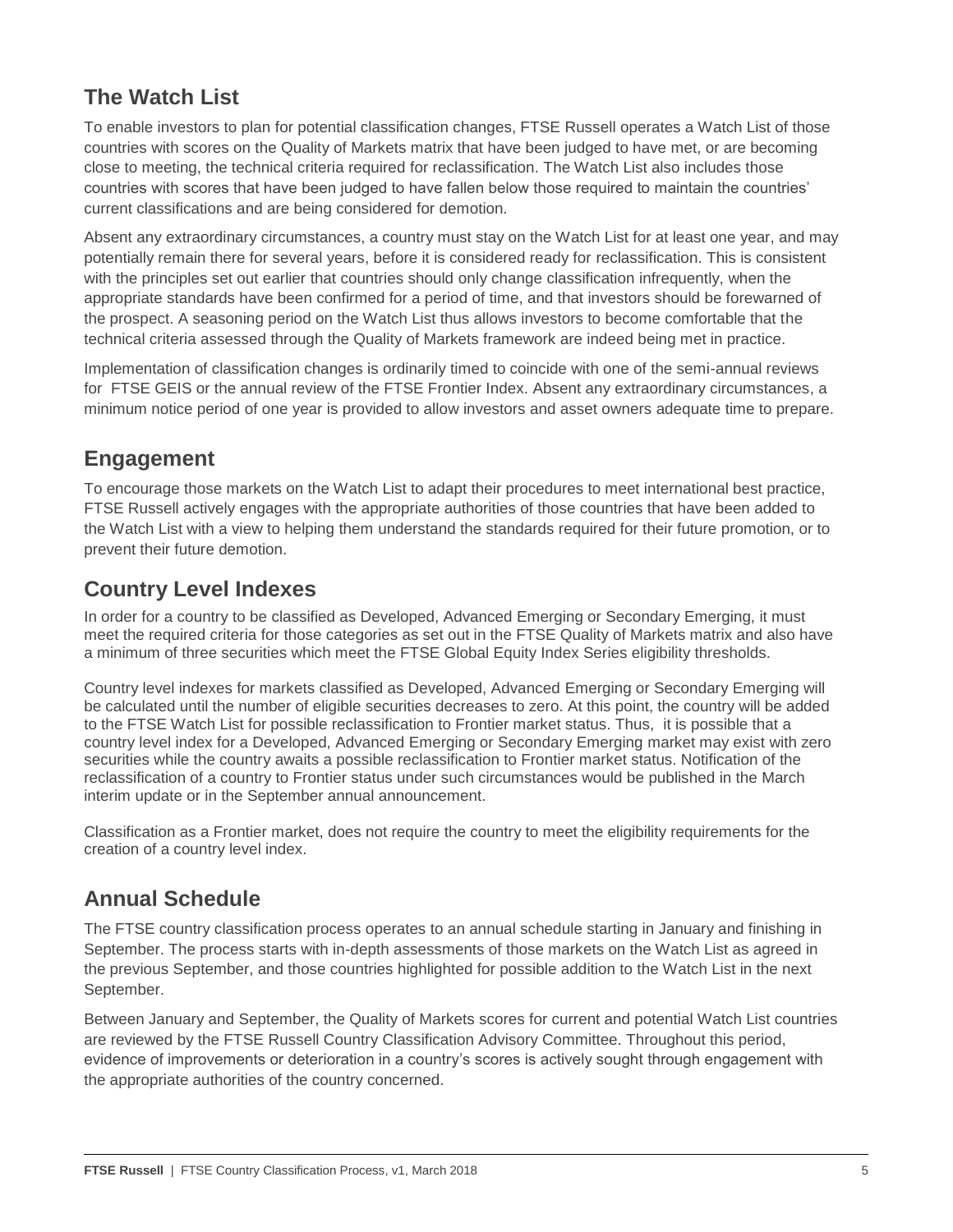The concluding debate on changes to the Watch List takes place at the September meeting of the FTSE Russell Country Classification Advisory Committee. Also at this meeting, the countries on the Watch List are formally reviewed for promotion or demotion and the Committee's recommendations for country promotions and demotions, if any, are presented to the September meeting of the FTSE Russell Policy Advisory Board. Those promotion and demotion recommendations that are endorsed by the FTSE Russell Policy Advisory Board are forwarded to the FTSE Russell Product Governance Board in September for final approval.

An announcement of a market reclassification may be made at the March Interim Update, subject to the approval of the FTSE Russell Product Governance Board, and with the endorsement of the FTSE Russell Country Classification Advisory Committee and the FTSE Russell Policy Advisory Board.

To inform the market of the date of the Interim Update and the Annual Announcement, a public notice is published on the FTSE Russell website and sent to clients in advance of the announcement date.

### **Communication**

Following the September or the March meeting of the FTSE Russell Product Governance Board, promotion and demotion decisions and Watch List changes are formally communicated to the countries affected together with the rationale as evidenced by their scores on the Quality of Markets matrix. Promotion, demotion and Watch List decisions are subsequently published in a public notice along with the timetable for their implementation.

## **Conclusion**

Since its inception in 2003, the FTSE country classification process has matured into a transparent and objective mechanism of classifying markets in a way that is designed to meet the ongoing needs of institutional investors. The existence of a Watch List, enables investors to plan for potential classification changes and implement these at a time of their own choosing if they so wish. The process also encourages those markets on the Watch List to engage with FTSE Russell to adapt their environment to meet international best practice. The result is a forward-looking, proactive framework that managers can trust.

FTSE Russell keeps the criteria used to determine a country's classification under continuous review. FTSE Russell welcomes the views of all stakeholders on the future evolution of its country classification scheme to ensure it continues to exhibit thought leadership and meets their needs. Comments can be sent to [committeesecretary@ftserussell.com.](file:///C:/Users/satish.parulekar/Desktop/committeesecretary@ftserussell.com)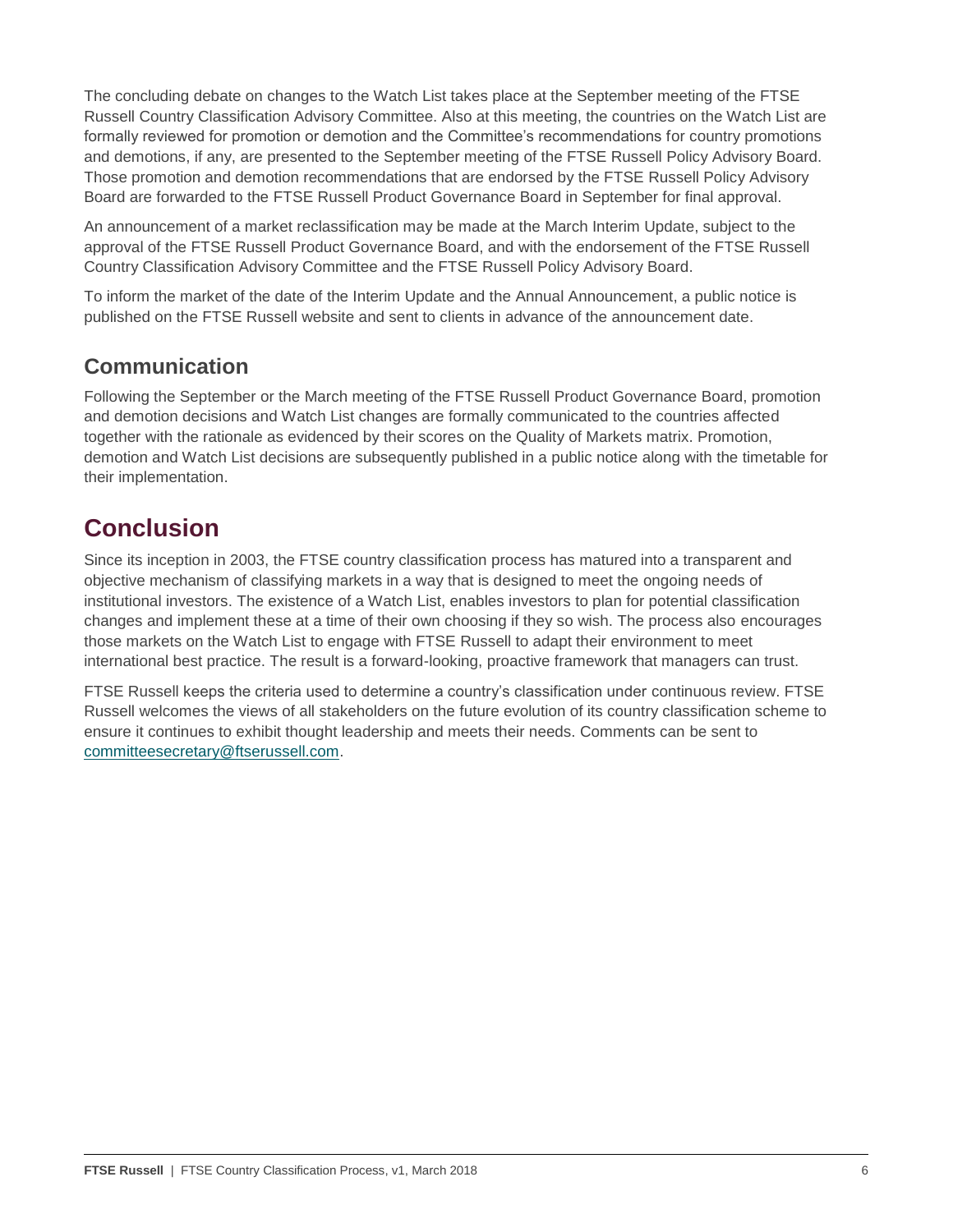#### **Appendix 1. Example of the Quality of Markets Matrix for the Emerging Europe Region (as at March 2018)**

|                                                                                                                                                  | <b>Country Names</b>       |             |             |                          |                                     |                |                               |                          |                     |                          |                   |
|--------------------------------------------------------------------------------------------------------------------------------------------------|----------------------------|-------------|-------------|--------------------------|-------------------------------------|----------------|-------------------------------|--------------------------|---------------------|--------------------------|-------------------|
| <b>Criteria</b>                                                                                                                                  | <b>DEV</b><br><b>Watch</b> | Poland* EMG | <b>ADV</b>  | Czech<br><b>Republic</b> | Greece                              | <b>Hungary</b> | <b>Turkey</b>                 | <b>SEC</b><br><b>EMG</b> | <b>Russia Watch</b> | <b>SEC</b><br><b>EMG</b> | Romania           |
| World Bank<br><b>GNI Per</b><br>Capita<br><b>Rating, 2015</b>                                                                                    |                            | <b>High</b> |             | <b>High</b>              | <b>High</b>                         | <b>High</b>    | Upper<br>Middle               |                          | <b>High</b>         |                          | Upper<br>Middle   |
| <b>Credit Worthiness</b>                                                                                                                         |                            | Investment  |             | Investment               | <b>Highly</b><br><b>Speculative</b> |                | <b>Investment Speculative</b> |                          | <b>Speculative</b>  |                          | Investment        |
| <b>Market and Requlatory Environment</b>                                                                                                         |                            |             |             |                          |                                     |                |                               |                          |                     |                          |                   |
| Formal stock market regulatory<br>authorities actively monitor market (e.g.,<br>SEC, FSA, SFC)                                                   | X                          | <b>PASS</b> | $\times$    | <b>PASS</b>              | <b>PASS</b>                         | <b>PASS</b>    | <b>PASS</b>                   | $\times$                 | <b>PASS</b>         | X                        | <b>PASS</b>       |
| Fair and non-prejudicial treatment of<br>minority shareholders                                                                                   | $\times$                   | <b>PASS</b> | $\times$    | <b>PASS</b>              | <b>PASS</b>                         | <b>PASS</b>    | <b>PASS</b>                   |                          | <b>PASS</b>         |                          | <b>PASS</b>       |
| No or selective incidence of foreign<br>ownership restrictions                                                                                   | X                          | <b>PASS</b> | X           | <b>PASS</b>              | <b>PASS</b>                         | <b>PASS</b>    | <b>PASS</b>                   |                          | <b>RESTRICTED</b>   |                          | <b>PASS</b>       |
| No objection to or significant restrictions<br>or penalties applied to the investment of<br>capital or the repatriation of capital and<br>income | $\times$                   | <b>PASS</b> | X           | <b>PASS</b>              | <b>PASS</b>                         | <b>PASS</b>    | <b>PASS</b>                   | X                        | <b>PASS</b>         | $\times$                 | <b>PASS</b>       |
| Free and well-developed equity market                                                                                                            | X                          | <b>PASS</b> | $\mathsf X$ | <b>PASS</b>              | <b>PASS</b>                         | <b>PASS</b>    | <b>PASS</b>                   |                          | <b>RESTRICTED</b>   |                          | <b>NOT MET</b>    |
| Free and well-developed foreign<br>exchange market                                                                                               | $\mathsf X$                | <b>PASS</b> | $\times$    | <b>PASS</b>              | <b>PASS</b>                         | <b>PASS</b>    | <b>PASS</b>                   |                          | <b>PASS</b>         |                          | <b>RESTRICTED</b> |
| No or simple registration process for<br>foreign investors                                                                                       | $\times$                   | <b>PASS</b> | $\times$    | <b>PASS</b>              | <b>PASS</b>                         | <b>PASS</b>    | <b>PASS</b>                   |                          | <b>RESTRICTED</b>   |                          | <b>RESTRICTED</b> |
| <b>Custody and Settlement</b>                                                                                                                    |                            |             |             |                          |                                     |                |                               |                          |                     |                          |                   |
| Settlement - Rare incidence of failed<br>trades                                                                                                  | $\times$                   | <b>PASS</b> | $\times$    | <b>PASS</b>              | <b>PASS</b>                         | <b>PASS</b>    | <b>PASS</b>                   | X                        | <b>PASS</b>         | $\times$                 | <b>PASS</b>       |
| Custody-Sufficient competition to ensure<br>high quality custodian services                                                                      | X                          | <b>PASS</b> | $\times$    | <b>PASS</b>              | <b>PASS</b>                         | <b>PASS</b>    | <b>PASS</b>                   | X                        | <b>PASS</b>         |                          | <b>PASS</b>       |
| Clearing & settlement - $T + 2$ , $T + 3$                                                                                                        | X                          | $T+2$       | X           | $T+2$                    | $T+2$                               | $T+2$          | $T+2$                         | X                        | $T+2$               | $\times$                 | $T+2$             |
| Settlement - Free delivery available                                                                                                             | $\mathsf X$                | <b>PASS</b> |             | <b>PASS</b>              | <b>PASS</b>                         | <b>PASS</b>    | <b>PASS</b>                   |                          | <b>PASS</b>         |                          | <b>RESTRICTED</b> |
| Custody - Omnibus and segregated<br>account facilities available<br>to international investors                                                   | $\mathsf X$                | <b>PASS</b> | $\times$    |                          | <b>PASS RESTRICTED</b>              |                | <b>PASS RESTRICTED</b>        |                          | <b>PASS</b>         |                          | <b>NOT MET</b>    |
| <b>Dealing Landscape</b>                                                                                                                         |                            |             |             |                          |                                     |                |                               |                          |                     |                          |                   |
| Brokerage - Sufficient competition to<br>ensure high quality broker services                                                                     | $\times$                   | <b>PASS</b> | X           | <b>PASS</b>              | <b>PASS</b>                         | <b>PASS</b>    | <b>PASS</b>                   | $\times$                 | <b>PASS</b>         |                          | <b>PASS</b>       |
| Liquidity - Sufficient broad market liquidity<br>to support sizeable global investment                                                           | $\times$                   | <b>PASS</b> | X           | <b>PASS</b>              | <b>PASS</b>                         | <b>PASS</b>    | <b>PASS</b>                   | X                        | <b>PASS</b>         |                          | <b>NOT MET</b>    |
| Transaction costs - implicit and explicit<br>costs to be reasonable and competitive                                                              | X                          | <b>PASS</b> | X           | <b>PASS</b>              | <b>PASS</b>                         | <b>PASS</b>    | <b>PASS</b>                   | X                        | <b>PASS</b>         |                          | <b>PASS</b>       |
| Stock lending is permitted                                                                                                                       | X                          | <b>PASS</b> |             |                          | RESTRICTED RESTRICTED RESTRICTED    |                | <b>PASS</b>                   |                          | <b>NOT MEET</b>     |                          | <b>RESTRICTED</b> |
| Short sales permitted                                                                                                                            | $\mathsf X$                | <b>PASS</b> |             | <b>RESTRICTED</b>        | <b>PASS</b>                         | <b>PASS</b>    | <b>PASS</b>                   |                          | <b>PASS</b>         |                          | <b>RESTRICTED</b> |
| Off-exchange transactions permitted                                                                                                              | X                          | <b>PASS</b> |             |                          | <b>PASS RESTRICTED</b>              | <b>PASS</b>    | <b>PASS</b>                   |                          | <b>PASS</b>         |                          | <b>NOT MET</b>    |
| Efficient trading mechanism                                                                                                                      | $\mathsf X$                | <b>PASS</b> |             | <b>PASS</b>              | <b>PASS</b>                         | <b>PASS</b>    | <b>PASS</b>                   |                          | <b>PASS</b>         |                          | <b>PASS</b>       |
| Transparency - market depth information<br>/ visibility and timely trade reporting<br>process                                                    | X                          | <b>PASS</b> | X           | <b>PASS</b>              | <b>PASS</b>                         | <b>PASS</b>    | <b>PASS</b>                   | X                        | <b>PASS</b>         | X                        | <b>PASS</b>       |
| <b>Derivatives</b>                                                                                                                               |                            |             |             |                          |                                     |                |                               |                          |                     |                          |                   |
| <b>Developed Derivatives Market</b>                                                                                                              | X                          | <b>PASS</b> |             | <b>NOT MET</b>           | <b>PASS</b>                         |                | <b>PASS RESTRICTED</b>        |                          | <b>PASS</b>         |                          | <b>RESTRICTED</b> |

Shading indicates a change from September 2017 \*Poland to be promoted to Developed market status, effective from September 2018.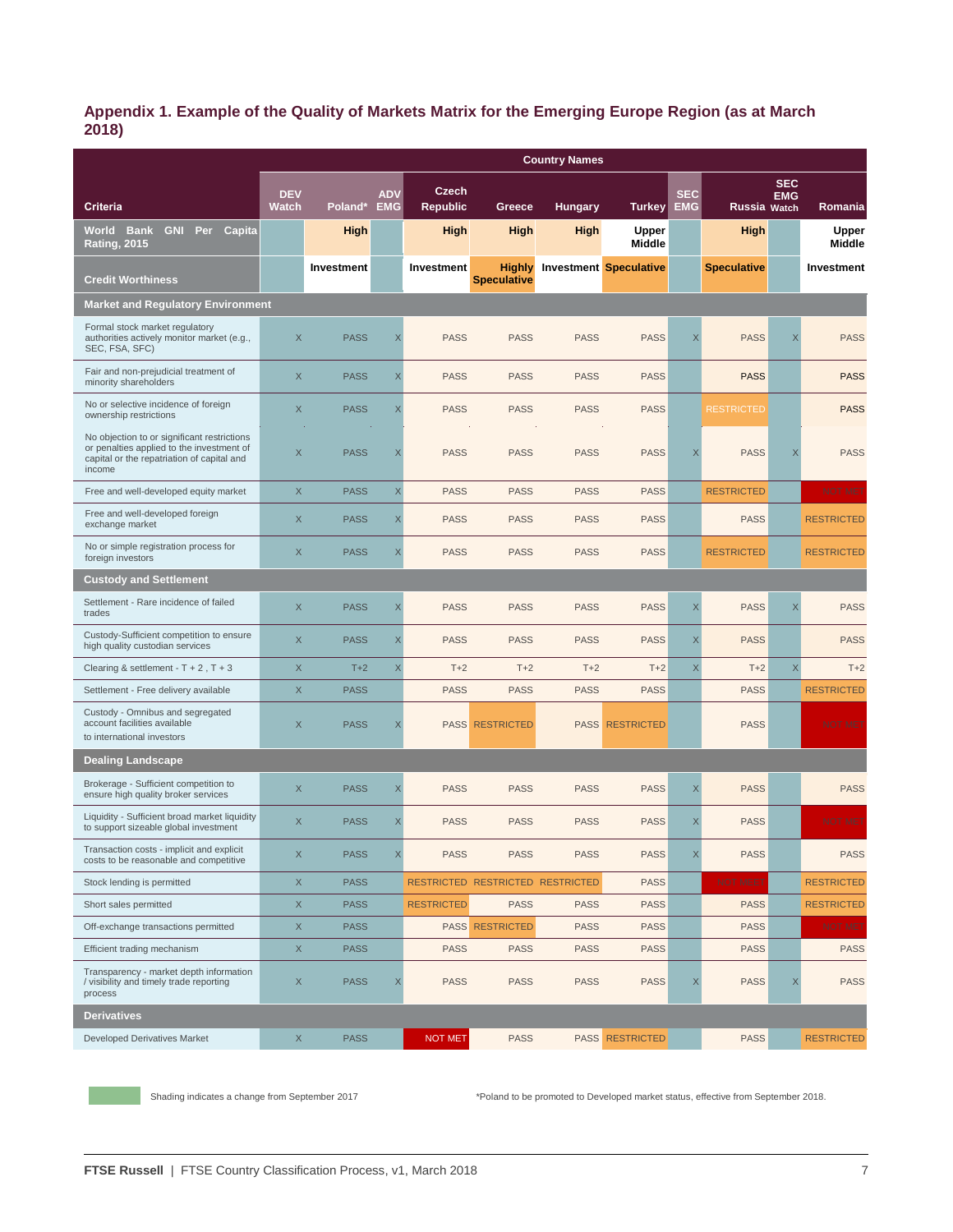#### **Appendix 2. Quality of Markets Matrix**

| <b>Criteria</b>                                                                                                                            | <b>Developed</b> | <b>Advanced</b><br><b>Emerging</b> | <b>Secondary</b><br><b>Emerging</b> | <b>Frontier</b> |
|--------------------------------------------------------------------------------------------------------------------------------------------|------------------|------------------------------------|-------------------------------------|-----------------|
| World Bank GNI Per Capita Rating                                                                                                           |                  |                                    |                                     |                 |
| <b>Credit Worthiness</b>                                                                                                                   |                  |                                    |                                     |                 |
| <b>Market and Regulatory Environment</b>                                                                                                   |                  |                                    |                                     |                 |
| Formal stock market regulatory authorities actively monitor market (e.g., SEC,<br>FSA, SFC)                                                | X                | X                                  | $\mathsf X$                         | $\times$        |
| Fair and non-prejudicial treatment of minority shareholders                                                                                | X                | X                                  |                                     |                 |
| No or selective incidence of foreign ownership restrictions                                                                                | X                | X                                  |                                     |                 |
| No objection to or significant restrictions or penalties applied to the investment<br>of capital or the repatriation of capital and income | $\mathsf X$      | $\times$                           | $\times$                            | $\mathsf{X}$    |
| Free and well-developed equity market                                                                                                      | X                | $\times$                           |                                     |                 |
| Free and well-developed foreign exchange market                                                                                            | X                | $\mathsf X$                        |                                     |                 |
| No or simple registration process for foreign investors                                                                                    | X                | X                                  |                                     |                 |
| <b>Custody and Settlement</b>                                                                                                              |                  |                                    |                                     |                 |
| Settlement - Rare incidence of failed trades                                                                                               | $\mathsf X$      | $\mathsf X$                        | $\mathsf X$                         | $\mathsf X$     |
| Custody-Sufficient competition to ensure high quality custodian services                                                                   | X                | $\times$                           | X                                   |                 |
| Clearing & settlement - T+2 / T+3                                                                                                          | $\mathsf X$      | $\mathsf X$                        | $\mathsf X$                         | $\mathsf{X}$    |
| Settlement - Free delivery available                                                                                                       | X.               |                                    |                                     |                 |
| Custody - Omnibus and segregated account facilities available to international<br>investors                                                | $\mathsf X$      | $\times$                           |                                     |                 |
| <b>Dealing Landscape</b>                                                                                                                   |                  |                                    |                                     |                 |
| Brokerage - Sufficient competition to ensure high quality broker services                                                                  | $\mathsf X$      | X                                  | $\mathsf X$                         |                 |
| Liquidity - Sufficient broad market liquidity to support sizeable global<br>investment                                                     | X                | $\times$                           | $\times$                            |                 |
| Transaction costs - implicit and explicit costs to be reasonable and competitive                                                           | $\mathsf{X}$     | $\mathsf{X}$                       | $\mathsf X$                         |                 |
| Stock Lending is permitted                                                                                                                 | $\mathsf X$      |                                    |                                     |                 |
| Short sales permitted                                                                                                                      | $\mathsf{X}$     |                                    |                                     |                 |
| Off-exchange transactions permitted                                                                                                        | X                |                                    |                                     |                 |
| Efficient trading mechanism                                                                                                                | $\mathsf X$      |                                    |                                     |                 |
| Transparency - market depth information/visibility and timely trade reporting<br>process                                                   | $\mathsf X$      | $\mathsf X$                        | $\mathsf X$                         | $\mathsf X$     |
| <b>Derivatives</b>                                                                                                                         |                  |                                    |                                     |                 |
| <b>Developed Derivatives Market</b>                                                                                                        | X                |                                    |                                     |                 |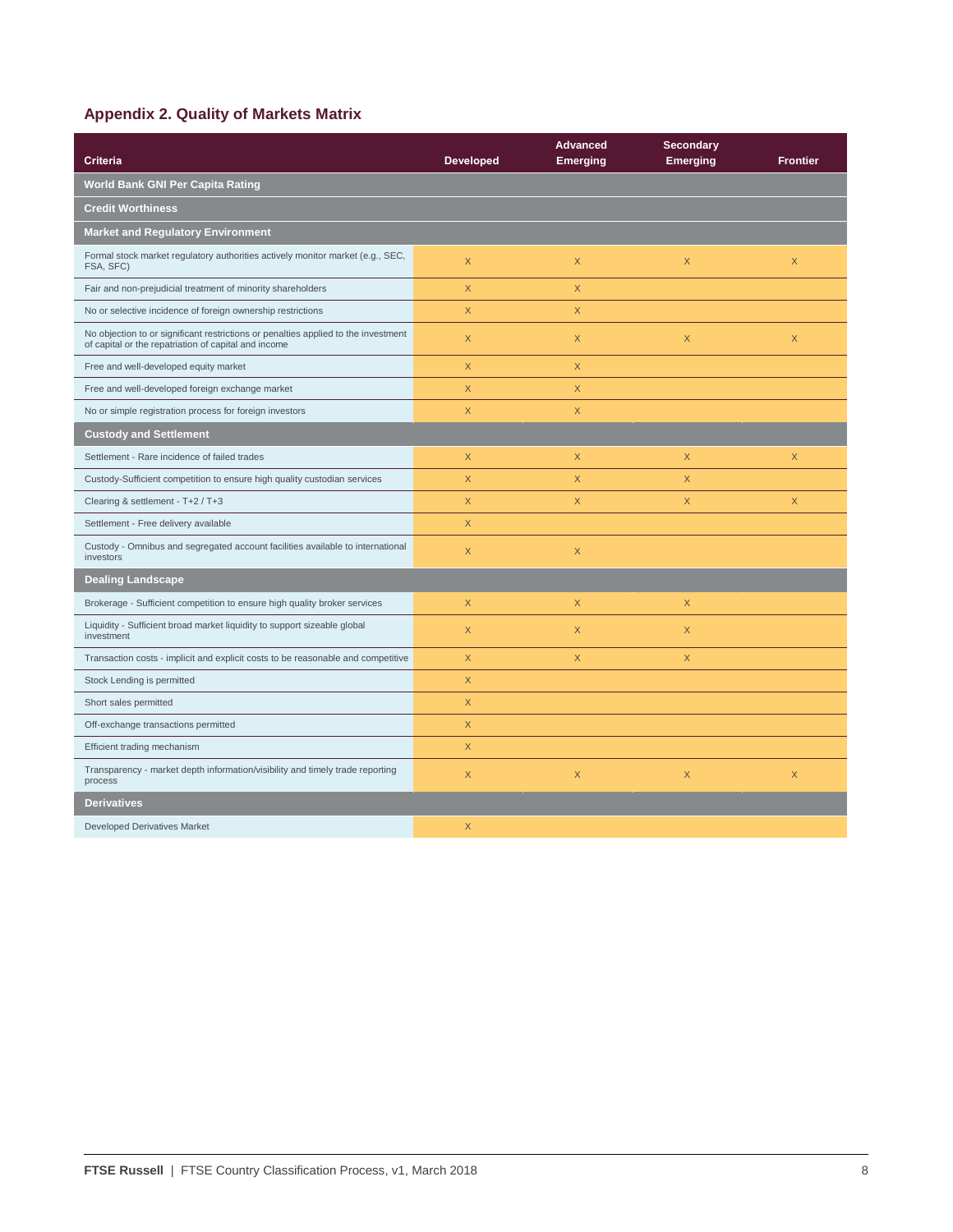| <b>Developed</b><br>(24 Markets) | <b>Advanced Emerging</b><br>(11 Markets) | <b>Secondary Emerging</b><br>(12 Markets) | <b>Frontier</b><br>(29 Markets) |
|----------------------------------|------------------------------------------|-------------------------------------------|---------------------------------|
| Australia                        | <b>Brazil</b>                            | Chile                                     | Argentina (4, 10 & 14)          |
| Austria                          | Czech Republic (7)                       | China                                     | <b>Bahrain</b>                  |
| Belgium/Luxembourg               | Greece (1 & 11)                          | Colombia                                  | <b>Bangladesh</b>               |
| Canada                           | Hungary (3)                              | Egypt                                     | <b>Botswana</b>                 |
| <b>Denmark</b>                   | Malaysia (7)                             | India                                     | <b>Bulgaria</b>                 |
| Finland                          | <b>Mexico</b>                            | Indonesia                                 | Côte d'Ivoire                   |
| France                           | Poland (3 & 15)                          | Pakistan                                  | Croatia                         |
| Germany                          | South Africa                             | Peru                                      | Cyprus                          |
| Hong Kong                        | Taiwan                                   | Philippines                               | Estonia                         |
| Ireland                          | Thailand (8)                             | Qatar (12)                                | Ghana (9)                       |
| Israel (2)                       | Turkey (7)                               | <b>Russia</b>                             | Jordan                          |
| Italy                            |                                          | <b>UAE (5)</b>                            | Kazakhstan (14)                 |
| Japan                            |                                          |                                           | Kenya                           |
| <b>Netherlands</b>               |                                          |                                           | Latvia (13)                     |
| <b>New Zealand</b>               |                                          | Kuwait (15)                               | Lithuania                       |
| Norway                           |                                          | Saudi Arabia (16)                         | Macedonia                       |
| Portugal                         |                                          |                                           | Malta (6)                       |
| Singapore                        |                                          |                                           | <b>Mauritius</b>                |
| South Korea (4)                  |                                          |                                           | Morocco (10)                    |
| Spain                            |                                          |                                           | Nigeria                         |
| Sweden                           |                                          |                                           | Oman                            |
| Switzerland                      |                                          |                                           | Palestine (13)                  |
| <b>UK</b>                        |                                          |                                           | Romania                         |
| <b>USA</b>                       |                                          |                                           | Serbia                          |
|                                  |                                          |                                           | Slovakia                        |
|                                  |                                          |                                           | Slovenia                        |
|                                  |                                          |                                           | Sri Lanka                       |
|                                  |                                          |                                           | Tunisia                         |

### **Appendix 3. FTSE Country Classifications (as at March 2018)**

Vietnam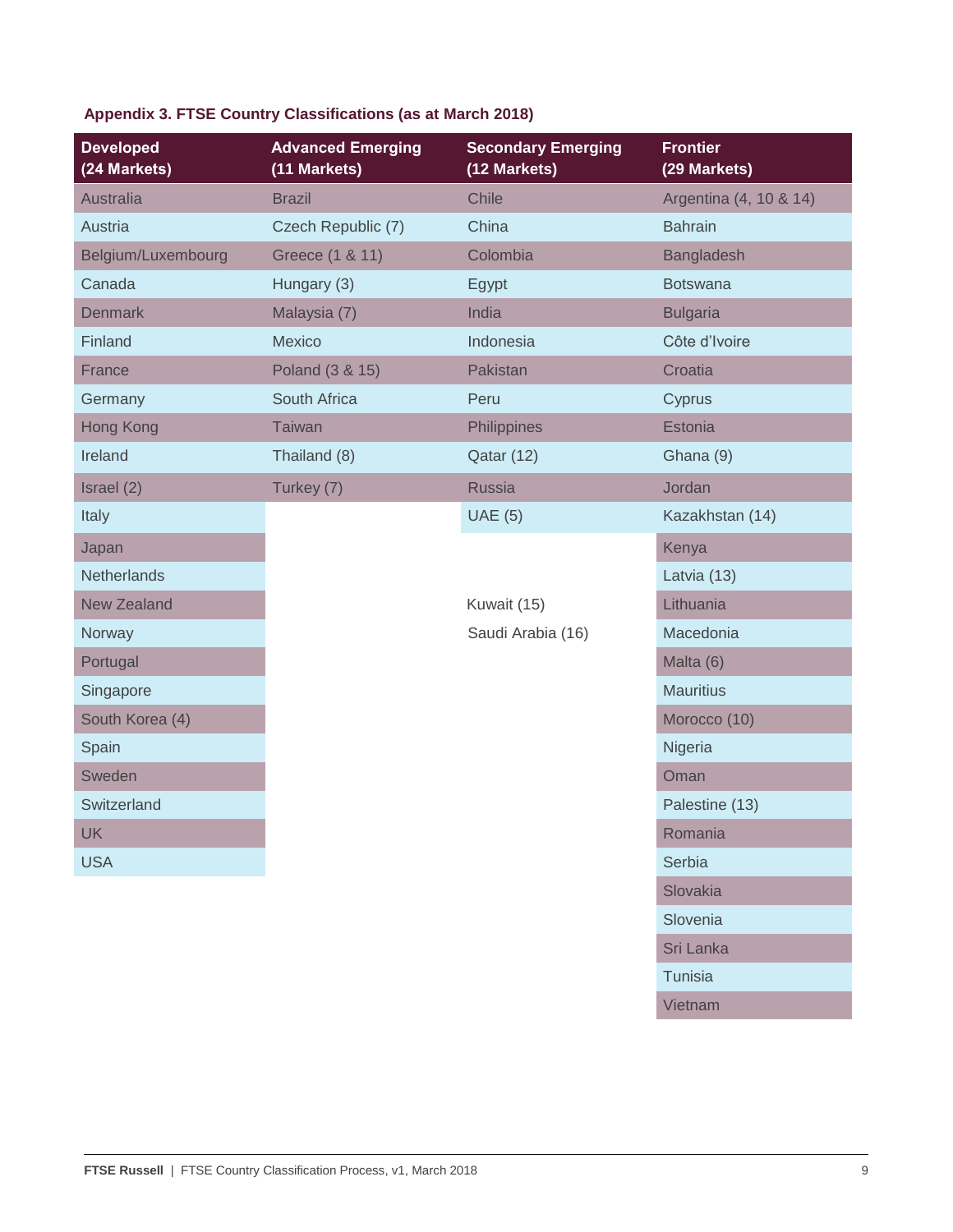#### **Timeline of FTSE Country Classification Changes**

- (1) 02 Jan 2001 Greece promoted from Advanced Emerging to Developed
- 20 June 2003 Venezuela deleted from All–World Secondary Emerging at zero value
- (2) 22 Sept 2008 Israel promoted from Advanced Emerging to Developed
- (3) 22 Sept 2008 Hungary and Poland promoted from Secondary Emerging to Advanced Emerging
- (4) 21 Sept 2009 South Korea promoted from Advanced Emerging to Developed
- 20 Sept 2010 Argentina demoted from Secondary Emerging to Frontier
- (5) 20 Sept 2010 UAE added directly to Secondary Emerging from Unclassified (bypassing Frontier)
- (6) 20 Sept 2010 Malta added to Frontier from being Unclassified
- (7) 20 June 2011 Czech Republic, Malaysia and Turkey promoted from Secondary Emerging to Advanced Emerging
- (8) 19 March 2012 Thailand promoted from Secondary Emerging to Advanced Emerging
- (9) 18 June 2012 Ghana added to Frontier from being Unclassified
- (10) 22 June 2015 Morocco demoted from Secondary Emerging to Frontier 22 June 2015 – Argentina demoted from Frontier to Unclassified
- (11) March 2016 Greece demoted from Developed to Advanced Emerging
- (12) 20 September 2016 Qatar promoted from Frontier to Secondary Emerging (effective in two tranches: 50% in September 2016 and 50% in March 2017)
- (13) 19 September 2016 Latvia and Palestine added to Frontier from Unclassified
- (14) 18 September 2017 Argentina and Kazakhstan added to Frontier from Unclassified
- (15) FTSE Russell announced the following country classification changes on 29 September 2017:
- Poland promoted from Advanced Emerging to Developed (effective from September 2018)
- Kuwait promoted to Secondary Emerging from Unclassified (effective in two tranches: 50% in September 2018 and 50% in December 2018)
- (16) FTSE Russell announced the following country classification change on 28 March 2018: Saudi Arabia promoted to Secondary Emerging from Unclassified (commencing from March 2019)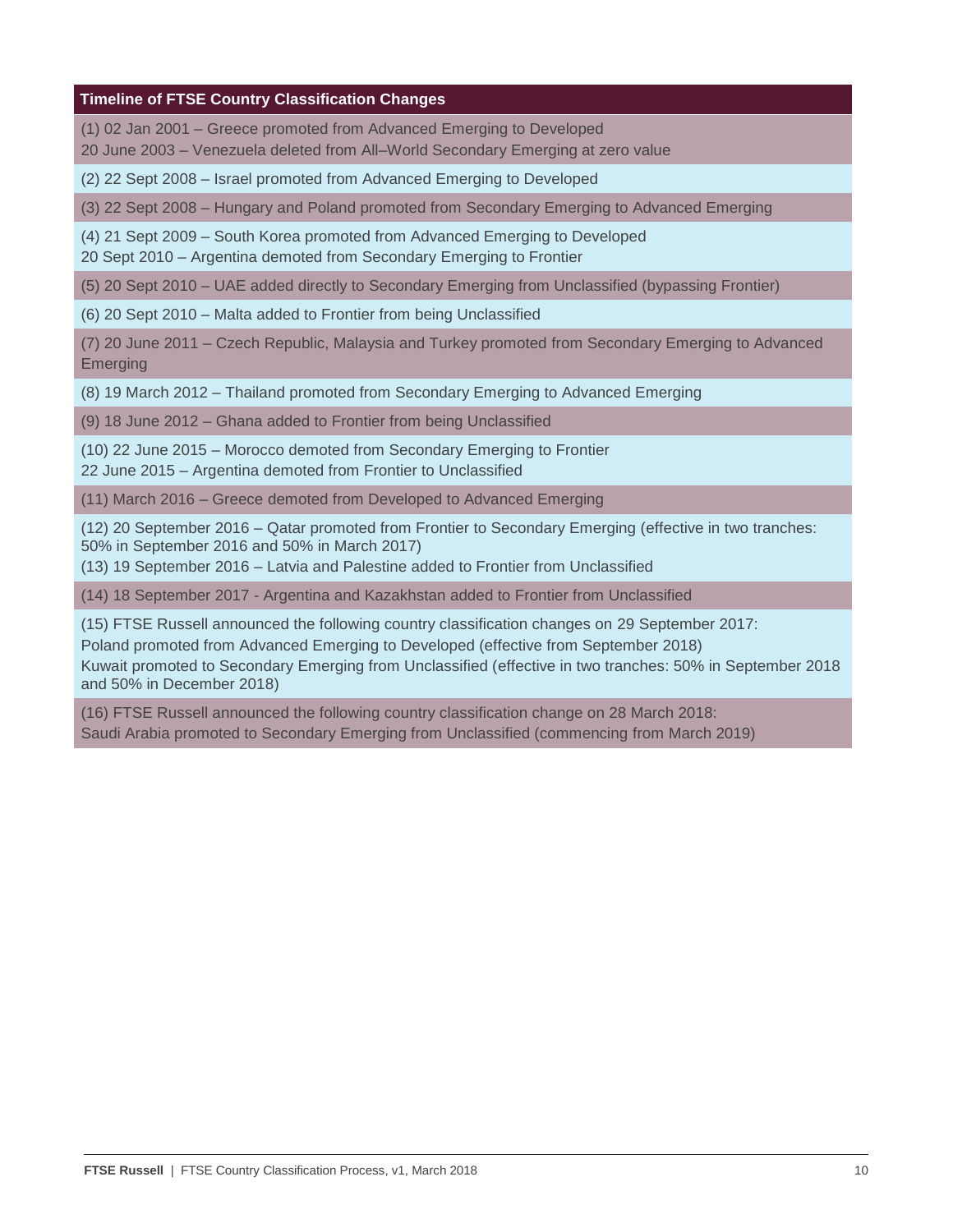#### **For more information about our indexes, please visit ftserussell.com.**

© 2018 London Stock Exchange Group plc and its applicable group undertakings (the "LSE Group"). The LSE Group includes (1) FTSE International Limited ("FTSE"), (2) Frank Russell Company ("Russell"), (3) FTSE TMX Global Debt Capital Markets Inc. and FTSE TMX Global Debt Capital Markets Limited (together, "FTSE TMX"), (4) MTSNext Limited ("MTSNext"), (5) Mergent, Inc. ("Mergent"), (6) FTSE Fixed Income LLC ("FTSE FI") and (7) The Yield Book Inc ("YB"). All rights reserved.

FTSE Russell® is a trading name of FTSE, Russell, FTSE TMX, MTS Next Limited, Mergent, FTSE FI and YB. "FTSE<sup>®</sup>", "Russell<sup>®</sup>",<br>"FTSE Russell<sup>®</sup>", "MTS<sup>®</sup>", "FTSE TMX<sup>®</sup>", "FTSE4Good<sup>®</sup>", "ICB<sup>®</sup>", "Mergent<sup>®"</sup>, "WorldBIG<sup></sup> service marks owned or licensed by the applicable member of the LSE Group or their respective licensors and are owned, or used under licence, by FTSE, Russell, MTSNext, FTSE TMX, Mergent, FTSE FI or YB.

All information is provided for information purposes only. All information and data contained in this publication is obtained by the LSE Group, from sources believed by it to be accurate and reliable. Because of the possibility of human and mechanical error as well as other factors, however, such information and data is provided "as is" without warranty of any kind. No member of the LSE Group nor their respective directors, officers, employees, partners or licensors make any claim, prediction, warranty or representation whatsoever, expressly or impliedly, either as to the accuracy, timeliness, completeness, merchantability of any information or of results to be obtained from the use of the FTSE Russell Indexes or the fitness or suitability of the FTSE Russell Indexes for any particular purpose to which they might be put. Any representation of historical data accessible through the FTSE Russell Indexesis provided for information purposes only and is not a reliable indicator of future performance.

No responsibility or liability can be accepted by any member of the LSE Group nor their respective directors, officers, employees, partners or licensors for (a) any loss or damage in whole or in part caused by, resulting from, or relating to any error (negligent or otherwise) or other circumstance involved in procuring, collecting, compiling, interpreting, analysing, editing, transcribing, transmitting, communicating or delivering any such information or data or from use of this document or links to this document or (b) any direct, indirect, special, consequential or incidental damages whatsoever, even if any member of the LSE Group is advised in advance of the possibility of such damages, resulting from the use of, or inability to use, such information.

No member of the LSE Group nor their respective directors, officers, employees, partners or licensors provide investment advice and nothing contained in this document or accessible through FTSE Russell Indexes, including statistical data and industry reports, should be taken as constituting financial or investment advice or a financial promotion.

Past performance is no guarantee of future results. Charts and graphs are provided for illustrative purposes only. Index returns shown may not represent the results of the actual trading of investable assets. Certain returns shown may reflect back-tested performance. All performance presented prior to the index inception date is back-tested performance. Back-tested performance is not actual performance, but is hypothetical. The back-test calculations are based on the same methodology that was in effect when the index was officially launched. However, back- tested data may reflect the application of the index methodology with the benefit of hindsight, and the historic calculations of an index may change from month to month based on revisions to the underlying economic data used in the calculation of the index.

This publication may contain forward-looking assessments. These are based upon a number of assumptions concerning future conditions that ultimately may prove to be inaccurate. Such forward-looking assessments are subject to risks and uncertainties and may be affected by various factors that may cause actual results to differ materially. No member of the LSE Group nor their licensors assume any duty to and do not undertake to update forward-looking assessments.

No part of this information may be reproduced, stored in a retrieval system or transmitted in any form or by any means, electronic, mechanical, photocopying, recording or otherwise, without prior written permission of the applicable member of the LSE Group. Use and distribution of the LSE Group data requires a licence from FTSE, Russell, FTSE TMX, MTSNext, Mergent, FTSE FI, YB and/or their respective licensors.